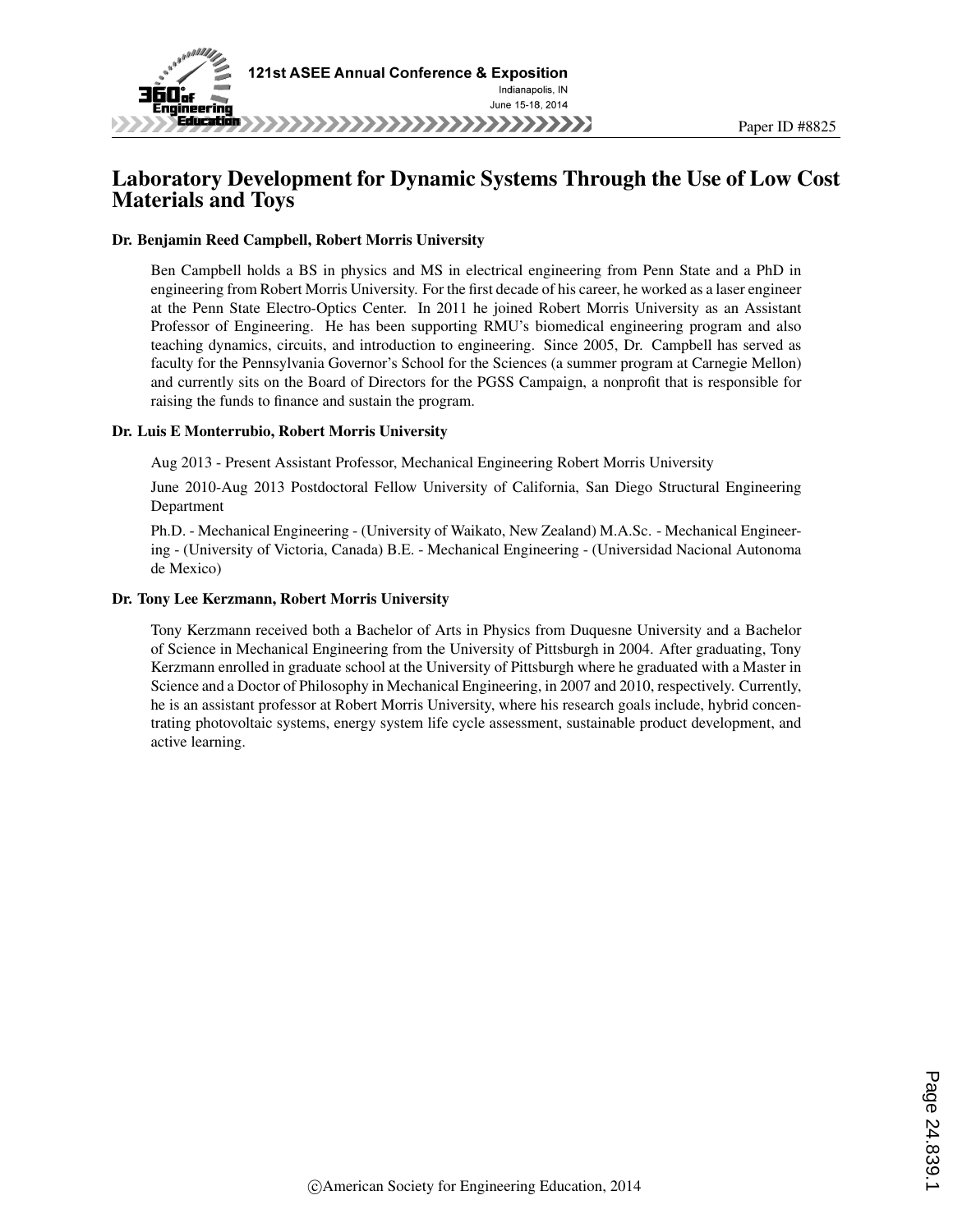## **Laboratory Development for Dynamic Systems Through the Use of Low Cost Materials and Toys**

#### **Abstract**

In an effort to provide students with a hands-on learning experience while demonstrating dynamics concepts, the authors have developed several laboratory activities. The goal of these laboratories is to engage students in an active learning exercise that employs higher level thinking skills to integrate multiple course concepts. The laboratories are focused on inducing the analysis, synthesis and evaluation levels of Bloom's Taxonomy. Each laboratory was designed with low cost materials that are readily available at most hardware and toy stores. The labs were intentionally created to be easy to implement for undergraduate or high school physics and dynamics. Using children's toys also provides a psychological effect to make the experiments less intimidating for students struggling with dynamics concepts by adding an element of fun. All measurements for data collection can be made with a tape measure and scale. Time values are not recorded, but can be calculated and verified if precise timing equipment is available. For an added degree of complexity, students were given the optional challenge to use smart phones to record the motion of an object and use frame analysis to extract position, velocity and acceleration data. The labs explore the topics of position, velocity, acceleration, circular motion, force, momentum, elasticity, and more. The result is a simple and cost-effective set of dynamics laboratory activities which would be easy for other engineering programs to introduce into a curriculum or use for educational outreach events. One of the main advantages of the proposed laboratory activities is its portability.

#### **Introduction**

Many studies have shown that engineers are active learners and therefore hands-on experiences are an important part of their education.<sup>1</sup> Dynamics is a subject where creating hands-on learning laboratories in a cost effective manner can be a challenge.<sup>2</sup> At Robert Morris University most of the engineering courses have laboratory components. The department, however, has limited dedicated laboratory space and therefore the engineering professors have to be creative in the development of these laboratories. In order for the Dynamics professors to accommodate handson, experiential learning while engaging the students in an area that they enjoy, the professors decided to incorporate toys into the laboratories. In the last two years, this has proven to be a very effective way to not only easily and cheaply develop a variety of laboratories, but also create a great deal of interest in the students. Students have commented that conducting the laboratories was fun and enjoyable. The laboratories engage the students in cognitive synthesis and evaluation; the two highest levels of Bloom's Taxonomy while also strengthening their understanding of the subject matter.<sup>3</sup> Using toys for teaching is not novel;<sup>4</sup> neither is using building blocks, cars, robots, and many other games to connect concept with practice in lab<sup>5,6,7,8,9</sup> but those efforts are usually targeted toward youth. This work is applies toys from childhood to college level dynamics concepts to show sophistication of science in the simplicity of play.

The professors also benefit from the ease with which these laboratories can be transported. Most of the laboratories are small enough to fit in a briefcase and can be assembled or disassembled in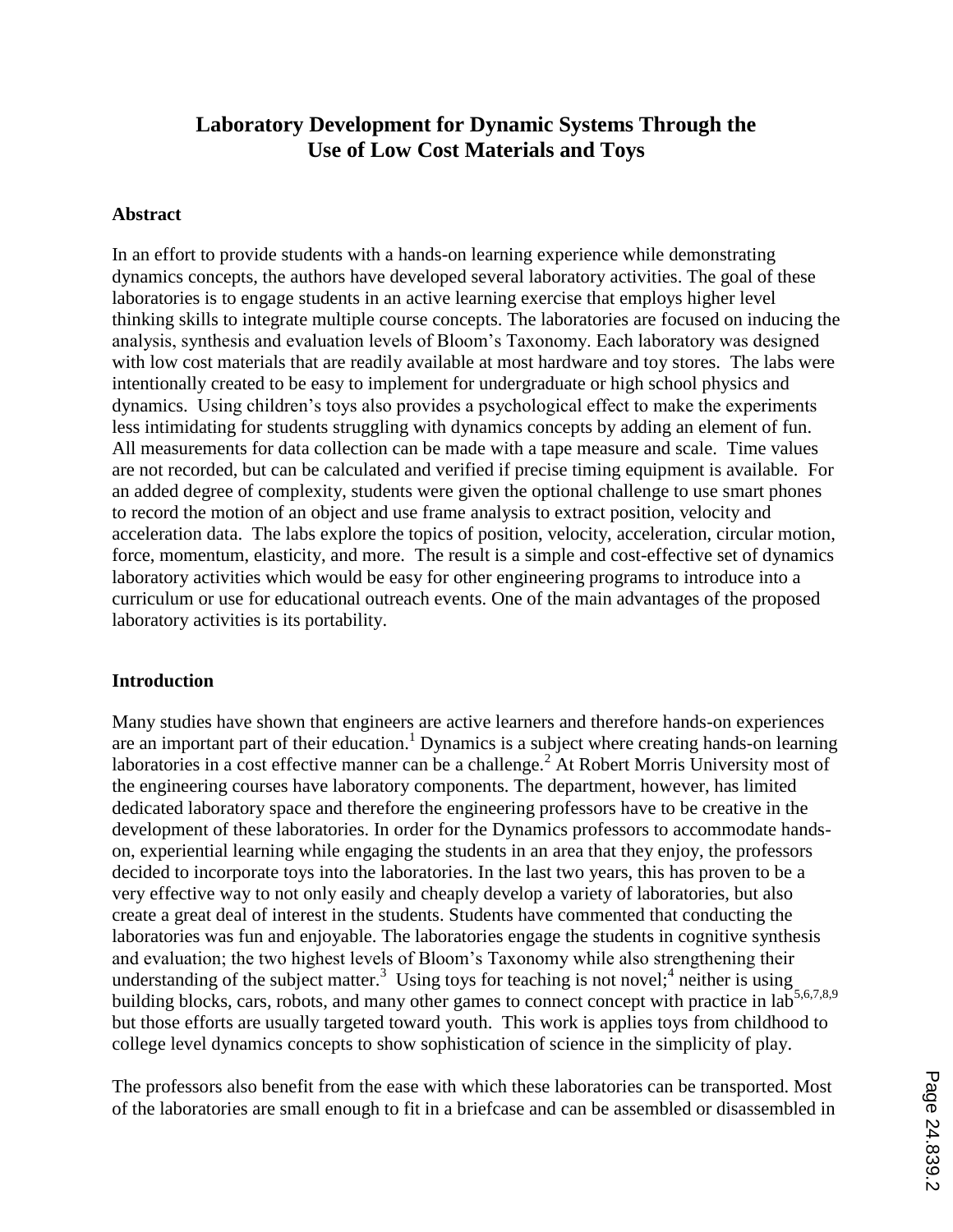a minimal amount of time. This not only allows for easy transport and storage, but also allows for the majority of class time to be used on the exercises themselves, rather than in the lab setup as with some laboratories that rely on complex equipment. Because toys are used in the labs, the ease and timeliness with which lab configurations can be changed has provided the opportunity for professors to cover multiple experiments in a single class period. This also allows the students to rapidly change lab configurations when trying to solve a problem.

### **Dynamics Course Layout**

The topics covered in lecture portion of this course are based on the text book Dynamics: Analysis and Design of Systems in Motion, 2nd Edition.<sup>10</sup> The subjects that are covered in this course are as follows:

- Motion of translating bodies
- Inertial Response of translating bodies
- Energetics of translating bodies
- Multibody Systems
- Kinematics of rigid bodies undergoing planar motion
- Vibratory Motion

The laboratories for this course follow the in-class lecture materials and provide a way for the students to get a real-life perspective of the theory and equations that are learned in class.

#### **Dynamics Laboratory Development**

The laboratories of the Dynamics course were developed using inexpensive toys that allow observing the physical meaning of the equations given in the theoretical lectures. Laboratories were set up using toys like the Daredevil Stunt Set (Figure 1) and Hot Wheels Car Launcher with accessories (Figure 2). These toys allow launching small cars and motorcycles at different speeds. In addition it is possible to build a loop or launch the toys at different specific angles and speeds. In addition, billiard and tennis balls are also used in the laboratories. The above material allows a better understanding of problems related with position, velocity, acceleration, circular motion, force, momentum, elasticity and other topics related with the Dynamics course. These demonstrations can be simplified to fit a general physics curriculum, or can be made more challenging through deriving equations, requiring vector formats, conversion between coordinate systems, elasticity considerations in collisions, and other modifications.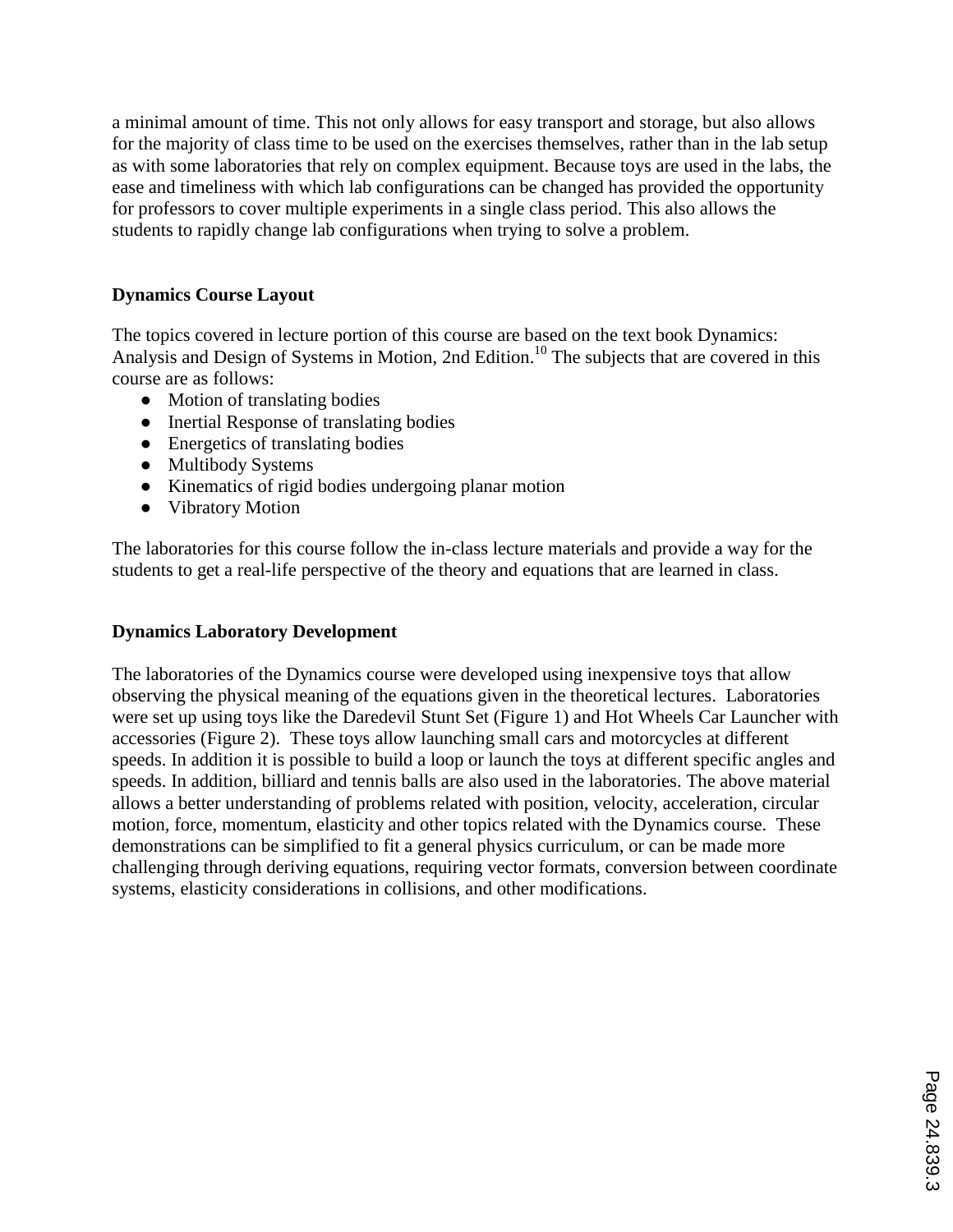

**Figure 1** Daredevil Dynamics Set (Motorcycle)



**Figure 2** Hot Wheels variable speed launcher, ramps and loop used with standard Hot Wheels cars. Accessories can be purchased individually for approximately \$5 each to get the desired components for lab activities without having to buy large, expensive sets with unwanted pieces.

#### **Summary of Labs**

- 1. Hot Wheels Dynamics Set up the variable speed launcher on the edge of a table, launch cars at different speed settings off the table and measure the horizontal distance traveled to first impact with the floor. Use distance traveled and height of table to calculate the average launch speed for each launcher setting. With multiple trials, statistics can also be incorporated for calculating deviation of launch speed and other error sources.
- 2. Hot Wheels Launch Angle Use a variable speed launcher and the ramp to map the equations of motion for the projectile by measuring its travel distance after launch. Calculate where to place a second ramp to catch the car during its flight. Place the ramp and test the hypothesis.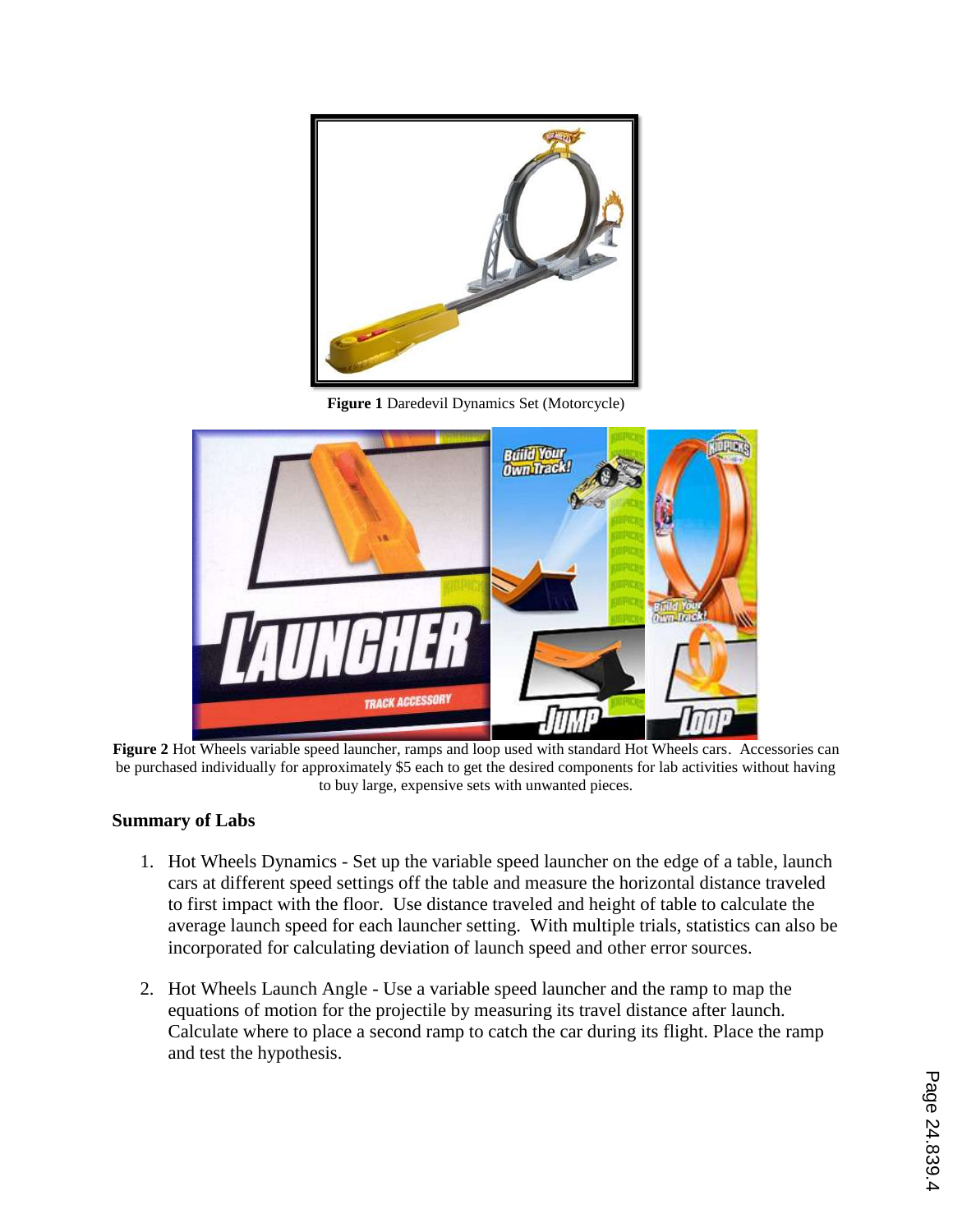- 3. Daredevil Dynamics A toy motorcycle travels around a loop and the launches off an inclined ramp. The distance traveled provides velocity at launch. Centripetal acceleration around the loop can be estimated, and the highest point of the parabola can be calculated. Students set up a miniature high jump apparatus (borrowing vertical metal rods on stands, and a couple clamps from the chemistry lab and suspending a coffee stir stick as the high jump bar between them) to a precalculated maximum height and distance from launch for parabolic peak and test if the object clears the bar.
- 4. Hot Wheels Force Using various starting velocities and lengths of track leading into the loop (for deceleration) the vehicle is launched around the path. Students observe when the vehicle separates from the track surface to calculate when the centripetal force exceeds gravitational force and estimate how much deceleration is occurring from the initial launch position, to the peak of the loop.
- 5. Daredevil Momentum This lab uses only a portion of the Daredevil Stunt Set. A half loop is constructed to act as a track for balls to roll down, as seen in Figures 3 and 4. Billiard balls and tennis balls are used to demonstrate momentum. By colliding different combinations of balls into each other, momentum and elasticity can be calculated. The standard Hot Wheels loop does not have as much stability as the Daredevil loop (which has a reinforcement support), and is not recommended for balls of this size and weight.



**Figure 3** Single ball setup for Daredevil momentum and energy



**Figure 4** Two ball setup for Daredevil momentum and energy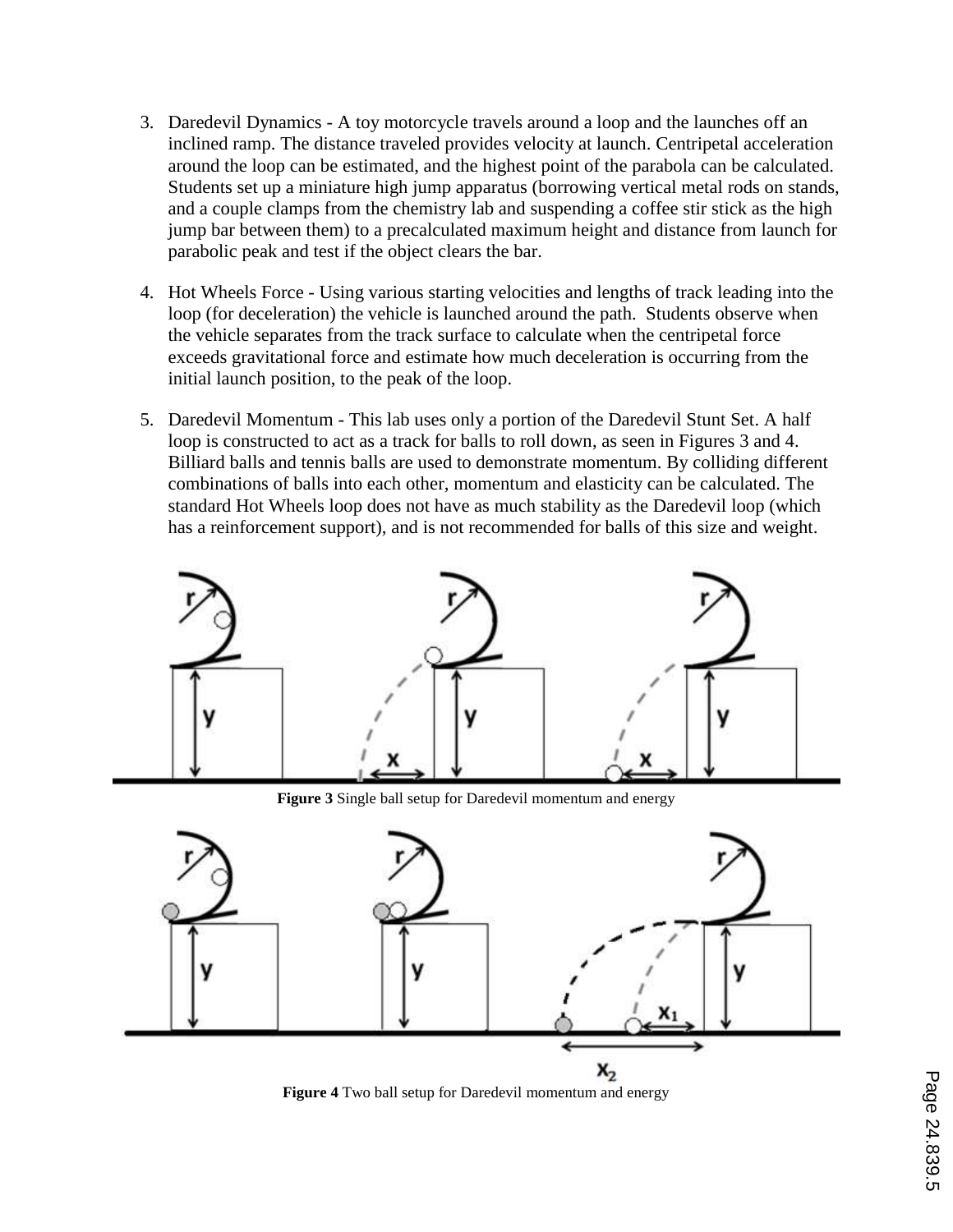- 6. Daredevil Energy Using data from a previous lab (Daredevil Momentum), calculate the potential and kinetic energy of the ball in various locations throughout 2D space before and after collision.
- 7. Hot Wheels Energy Use the data from a previous lab (Hot Wheels Dynamics) to examine the energy states of the car in motion. The lab incorporates kinetic, gravitational and spring energy and allows the student to derive an expression for as well as calculate the spring constant for the launcher.

#### **Course Outcomes**

Of the eleven ABET student outcomes for engineering programs, five outcomes (a, b, c, e  $\& k$ ) were expected to be satisfied by this course: $11$ 

a. An ability to apply knowledge of mathematics, science and engineering

b. An ability to design and conduct experiments as well as to analyze and interpret data

c. An ability to design a system, component, or process to meet desired needs

e. An ability to identify, formulate, and solve engineering problems

k. An ability to use the techniques, skills, and modern engineering tools necessary for engineering practice.

#### **Student Feedback and Survey Results**

Responses from students were obtained to assess engagement and get ideas about improving the laboratories. Students found the laboratories relevant, fun and educational. A sample of student feedback:

- "The projects greatly helped me understand the topics of dynamics better."
- "The inertia and force experiments were very helpful."
- "There could have been some sort of experiment to help understand flow rate better. That topic was somewhat hard to comprehend."
- "Not only was it fun for the students, but for the instructor I'm sure it was easy and affordable to provide."
- "The set up was very practical to the application of the theory."
- "I liked doing the labs. It was a fun way to learn the material and apply it to real life situations."
- "I feel that my knowledge and ability to solve problems grew while doing the labs."

The comments exemplify how the students felt about the labs which were apparently enjoyable and added to their comprehension. Suggestions were made to attempt to relate some of the more difficult concepts through laboratory activities, which is an excellent suggestion for future work in this area. Students have also suggested being given freedom to design their own lab activity, and the instructors have considered the possibility of offering extra credit for students who design their own lab experiment using existing or low cost resources in future classes. Students need space to conduct these labs so they spread out in the engineering building and the experiments are highly visible to other students and professors. Other faculty have commented how active and engaged the lab team are when working on these projects.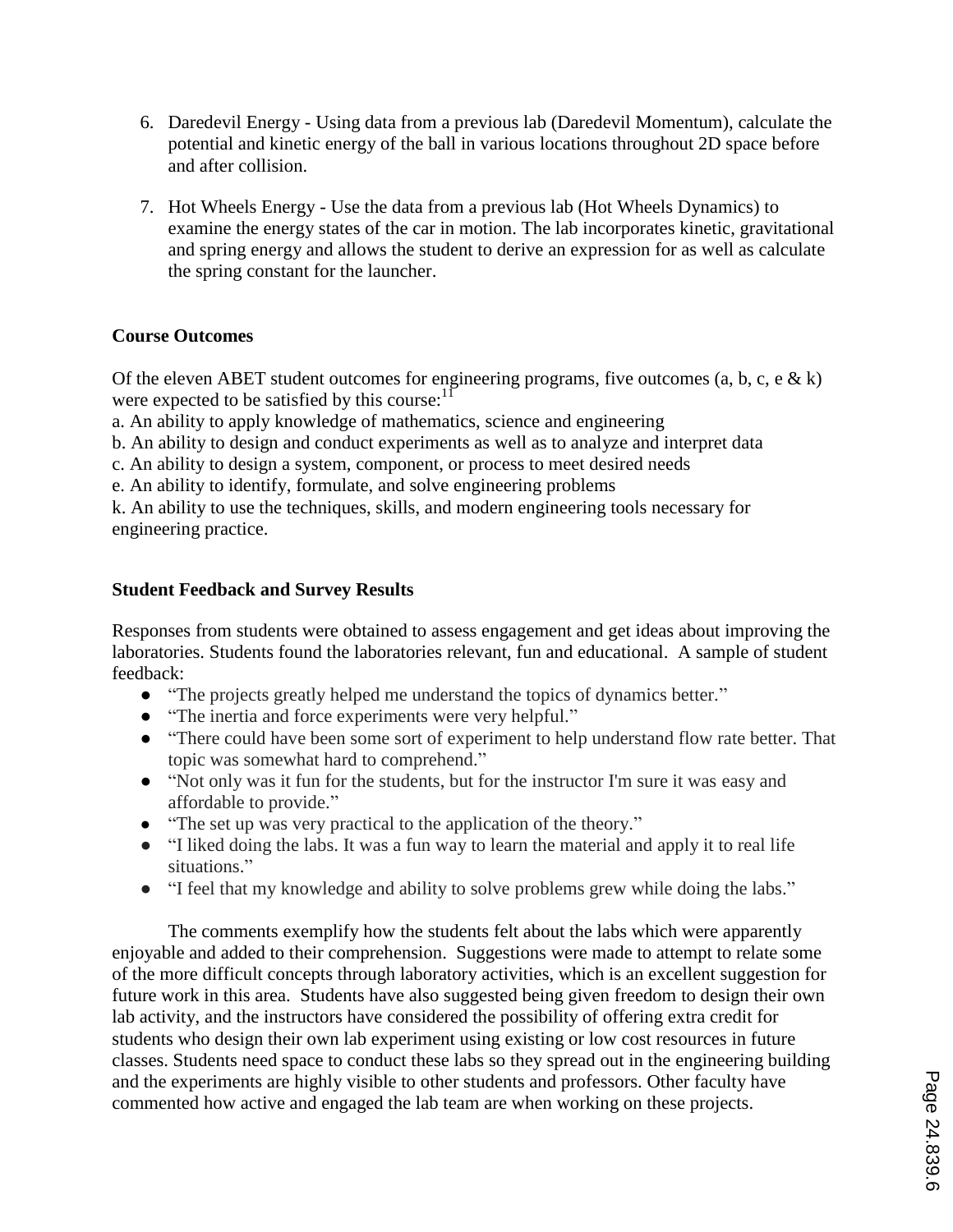

**Figure 5** Students working on lab (the picture is an unsolicited addition to a lab report by the students)

The end of course survey for one of the professors from the Fall 2012 and Fall 2013 semester can be seen in Table 1 The Labs remained largely unchanged after the first offering to get a larger sample size for feedback. On a 5 point Likert scale students responded in the following manner about the labs and the course in general:

| 39 responses from three course sections                                  | 5                                       | $\overline{4}$                  | 3                                       | $\overline{c}$               | 1                                    |                |                  |
|--------------------------------------------------------------------------|-----------------------------------------|---------------------------------|-----------------------------------------|------------------------------|--------------------------------------|----------------|------------------|
| taught by the same professor                                             | very<br>effective                       | effective                       | moderately<br>effective                 | somewhat<br>effective        | $in-$<br>effective                   | Not used       | Average<br>score |
| Laboratory exercises for understanding<br>important course concepts      | 23%                                     | 54%                             | 15%                                     | 5%                           | 3%                                   | 0%             | 3.90             |
| Assigned projects in which students<br>worked together                   | 15%                                     | 44%                             | 18%                                     | 5%                           | 3%                                   | 15%            | 3.74             |
|                                                                          | Much<br>more<br>than<br>most<br>courses | More<br>than<br>most<br>Courses | About the<br>same as<br>other<br>course | Less than<br>most<br>courses | Much<br>less than<br>most<br>courses | Omit or<br>N/A |                  |
| This course helped me to think<br>independently about the subject matter | 15%                                     | 49%                             | 33%                                     | 5%                           | 3%                                   | 0%             | 3.85             |
| This Course actively involved me in what<br>I was learning               | 13%                                     | 38%                             | 46%                                     | 3%                           | $0\%$                                | 0%             | 3.62             |
| I studied and put effort into the course                                 | 21%                                     | 44%                             | 36%                                     | 0%                           | 0%                                   | 0%             | 3.85             |
| I was challenged by this course                                          | 26%                                     | 46%                             | 28%                                     | 0%                           | 0%                                   | 0%             | 3.97             |

**Table 1** End of course survey results, Fall 2012 (15) Fall 2013 (24).

The survey response echo's the student comments, with 77% of students finding the labs to be effective or very effective to help understand course concepts. When the question was rephrased in terms of working with other students (teamwork), only 59% gave it top scores of 4 or 5, but the fall in score can be attributed mainly to 15 present responding that students did not work together during the course. It was observed that some groups did take a "divide and conquer" approach by rotating lab responsibility or let the most competent person do all the lab work, which was not the intended approach for the activity. On these types of team the lab activity itself may have been looked on more favorably than the teamwork aspect. In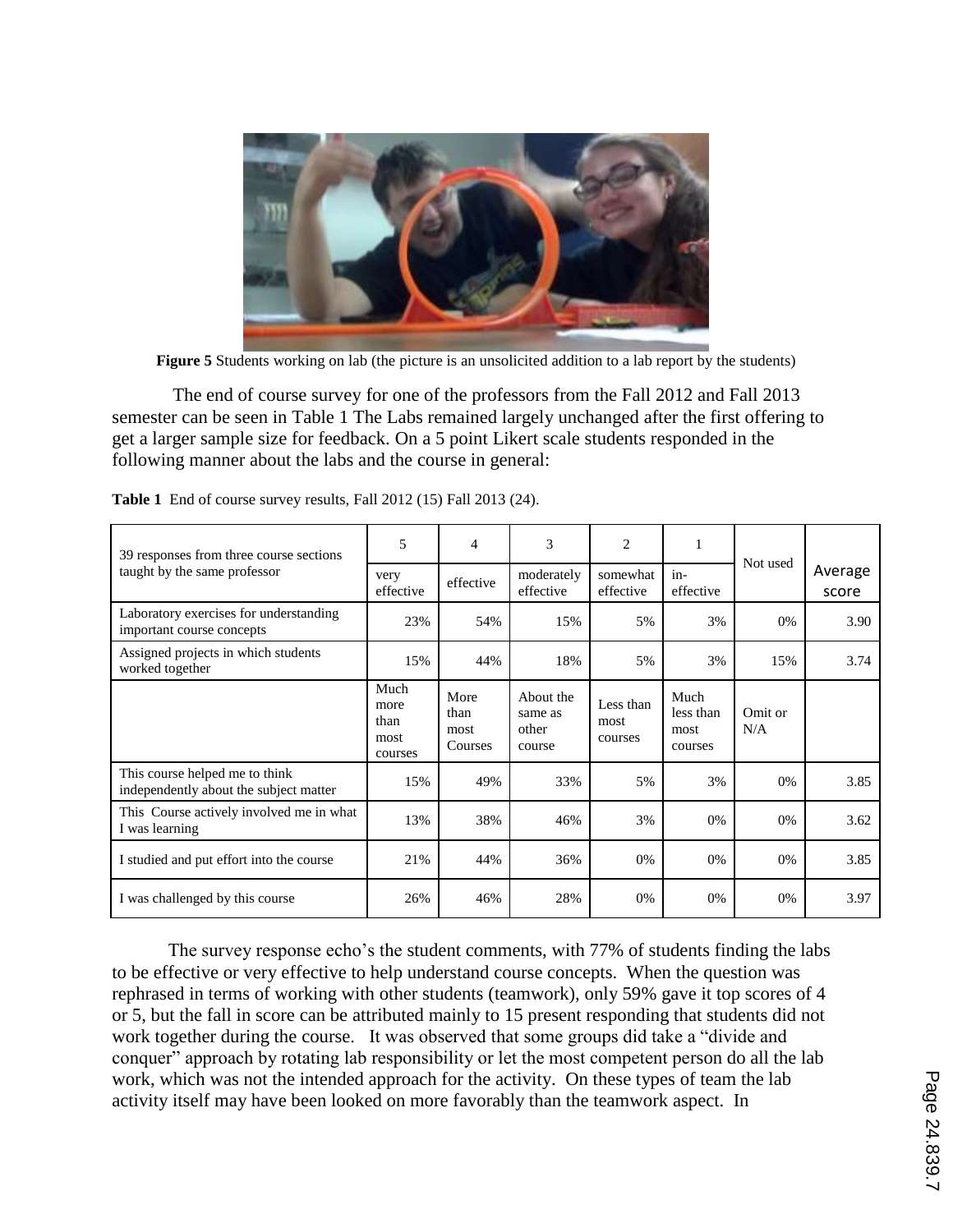comparison to other courses at Robert Morris University, a majority of the students found the course overall helped them to think independently about the subject matter (64%) and were actively involved in the learning process (51%) more than other courses. A majority of students thought the course was also more challenging (72%) and required more effort (65%) than their other courses. The comparisons to the other courses are in reference to the entire dynamics course, not just the labs. Because the course is perceived as difficult, the labs involving toys are intended to make the content relatable to an activity which is perceived as simple. The scores show that effort needs to be made in active engagement and emphasizing share participation and teamwork in the lab activities. Lab groups should be kept small to allow everyone to be hands on. Due to availability of lab materials group sizes ranged from 2-5 students, and from observation three or less group members appeared to be optimal so that each person was handson and contributing.

#### **Conclusions**

The experience setting up laboratories with toys has been very successful. Students have been able to carry out the labs that have helped to further clarify engineering concepts related with Dynamics. In addition, the laboratories were inexpensive and there was no need for specially designated rooms or installed equipment. The students enjoyed learning while receiving hands on experience gave the students a real-world perspective on the subjects that they learned in class. There was no need for stop watches, timing gates, distance sensors, video capture or any other timing equipment although these instruments could provide a valuable addition to expand the data collection capabilities during the lab sessions. In this initial trial of the lab setups it was convenient for the students and professors to keep the labs simple by not using any sophisticated measurement equipment. This not only kept the cost and complexity of the setups to a minimal level, but also allowed the students to focus on the course material that was tied to each lab. In addition to the ease of setup and minimal purchase costs, these labs take up very little storage space and are easily reproducible by simply purchasing the Hot Wheels toy sets and a tape measure.

The Hot Wheels toys do have limitations with relation to the course content. Topics such as multi-bodied systems, rigid body motion, variable mass, and vibration, have not been addressed using these lab materials. It may not be possible to demonstrate these topics well using the Hot Wheels sets alone. Additional equipment would be necessary to comprehensively teach these more sophisticated topics. There are certainly more ways in which these toys could be applied to teaching dynamics and can also serve as an outreach tool to demonstrate dynamics concepts to middle and high school students.

#### **References**

<sup>1.</sup> Dunn, R., & Carbo, M. (1981). *Modalities: An Open Letter to Walter Barbem Michael Milone and Raymond Swassing*. Educational Leadership, p. 381-382.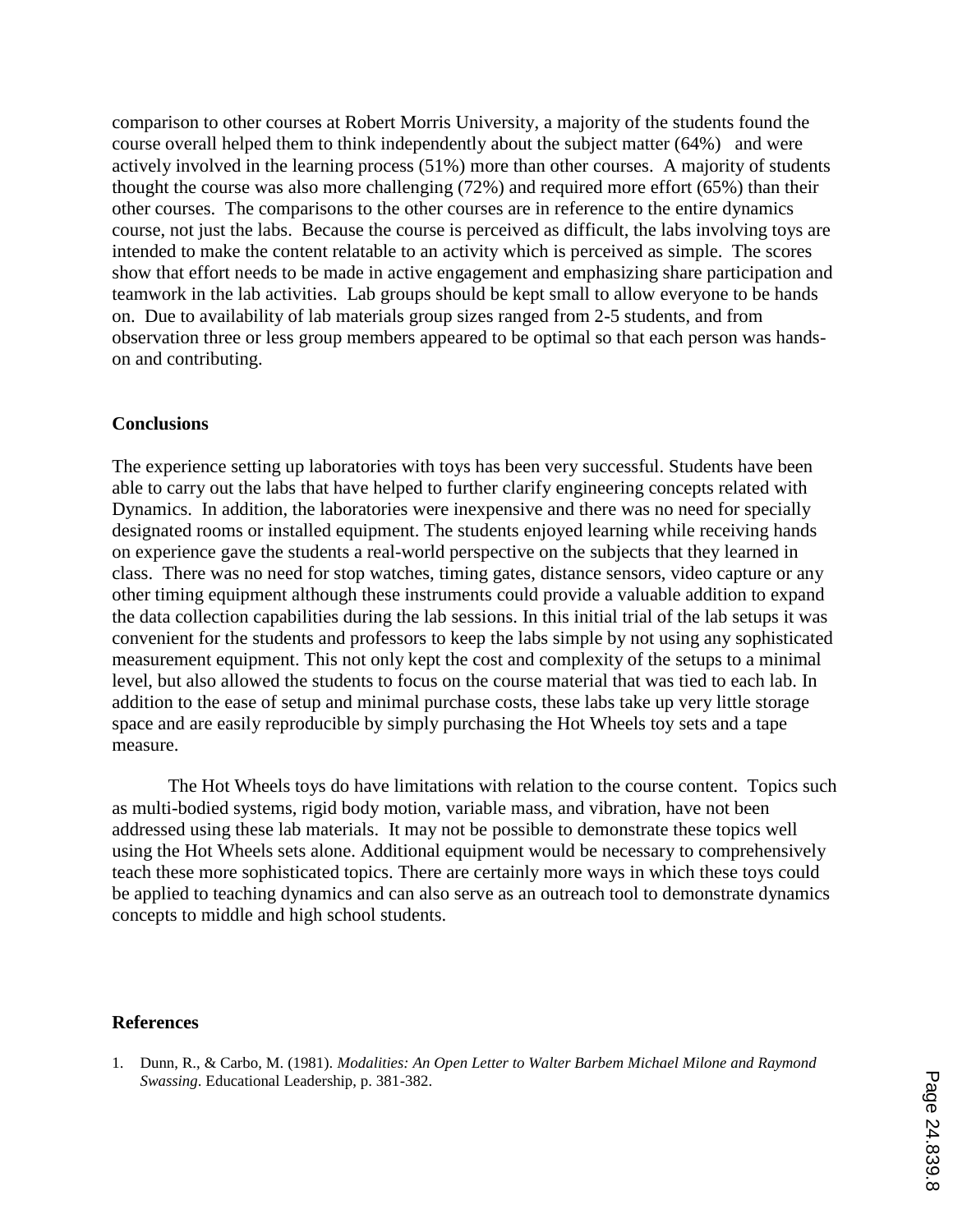- 2. Butterfield, R. (1997), Benefit Without Cost in a Mechanics Laboratory. Journal of Engineering Education, **86**: 315–320. doi: 10.1002/j.2168-9830.1997.tb00304.x.
- 3. Bloom, B. S., & Krathwohl, D. R. (1956). *Taxonomy of Educational Objectives*. Handbook I: The Cognitive Domain. New York, NY, U.S.A., David McKay Co. Inc.
- 4. J Güémez *et al* (2009) Toys in physics lectures and demonstrations—a brief review *Phys. Educ.* **44** 53
- 5. Featonby, D. (2005) Toys and Physics. *Phys. Educ.* **40** 537.
- 6. Wagner, G (2009) A Circular Motion Activity with Hot Wheels® Rev-Ups Phys. Teach. **47**, 11.
- 7. Wang, E. L., LaCombe, J., & Rogers, C. (2004). Using LEGO® Bricks to Conduct Engineering Experiments. In Proceedings of the ASEE Annual conference and exhibition.
- 8. McNamara, S., Cyr, M., Rogers, C., & Bratzel, B. (1999). LEGO brick sculptures and robotics in education. In ASEE Proc.
- 9. Jolley, W. O., Rencis, J. J., Cobb, E. C., & Hagglund, R. R. (2002). Incorporating a LEGO® fourbar mechanism project in undergraduate dynamics. In Frontiers in Education, 2002. 32nd Annual (Vol. 3, pp. S4D-16).
- 10. Tongue, B. H., (2010). Dynamics: Analysis and Design of Systems in Motion, 2nd Edition. John Wiley & Sons.
- 11. ABET (2014) *Criteria for Accrediting Engineering Programs, 2014-2015*, http://www.abet.org/eac-criteria-2014-2015/. Accessed 1/4/14.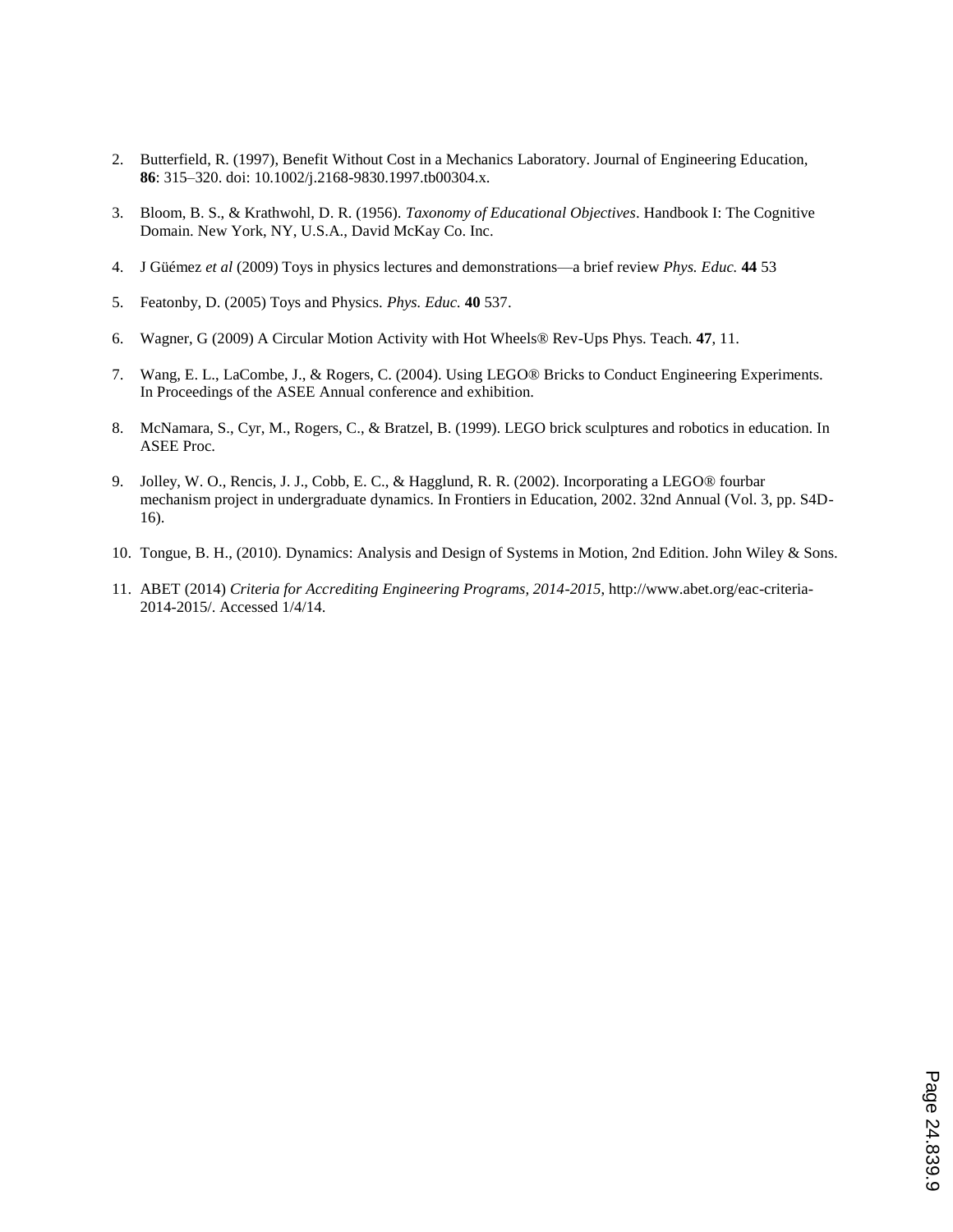# **Hot Wheels Dynamics**

# **Lab 1: Determining Initial Velocity through Projectile Motion**

#### **Introduction**

In this lab we encourage you to play with toys! You are going to assemble the Hot Wheels Launcher shown above. The orange Hot Wheels car launcher (Not to be confused with the Daredevil Stunt set's yellow motorcycle launcher) is a variable speed launch system with four settings. This makes it ideal for experiments to see the effects of velocity on projectile motion. You are then going to launch a car with various initial velocities and measure how far it lands. From the launch distance and height data, you can calculate the motorcycle's initial velocity.

#### **Items needed:**

Measuring Tape Hot Wheels Orange Car launcher One toy car

#### **Setup**

- 1. Find a desktop or tabletop area with plenty of open space straight ahead (tables or workbenches in learning factory work well)
- 2. Place launcher at edge of elevated surface with front of launcher lined up with the edge of the table. It is ok if the launcher's tongue extends beyond the table edge.
- 3. Measure the vertical height to the launch point and record it
- 4. Then extend the tape measure along the ground
- 5. Pull back the spring loaded launcher to the desired position
- 6. Place the car in the launcher (make sure it is centered).
- 7. Push the button to release the car

*Insert Picture of your setup here:* 

#### **Experiment**

First measure the height of the launcher off the floor. **Launch Height** *H* **: \_\_\_\_\_\_\_\_\_\_\_\_\_\_\_\_ inches**

#### **Measure the amount of spring extension**

The Hot Wheels multi-speed launcher has a rubber band that can be stretched to store spring (potential) energy used to launch the vehicle. Release the launch button so the rubber band is not stretched. Use the front of the launch sled for your position measurements. Pull back the launch sled to the first speed setting. Measure the elongation "e" of the band (distance that the front of the sled moved). Repeat this for the other three sled position setting.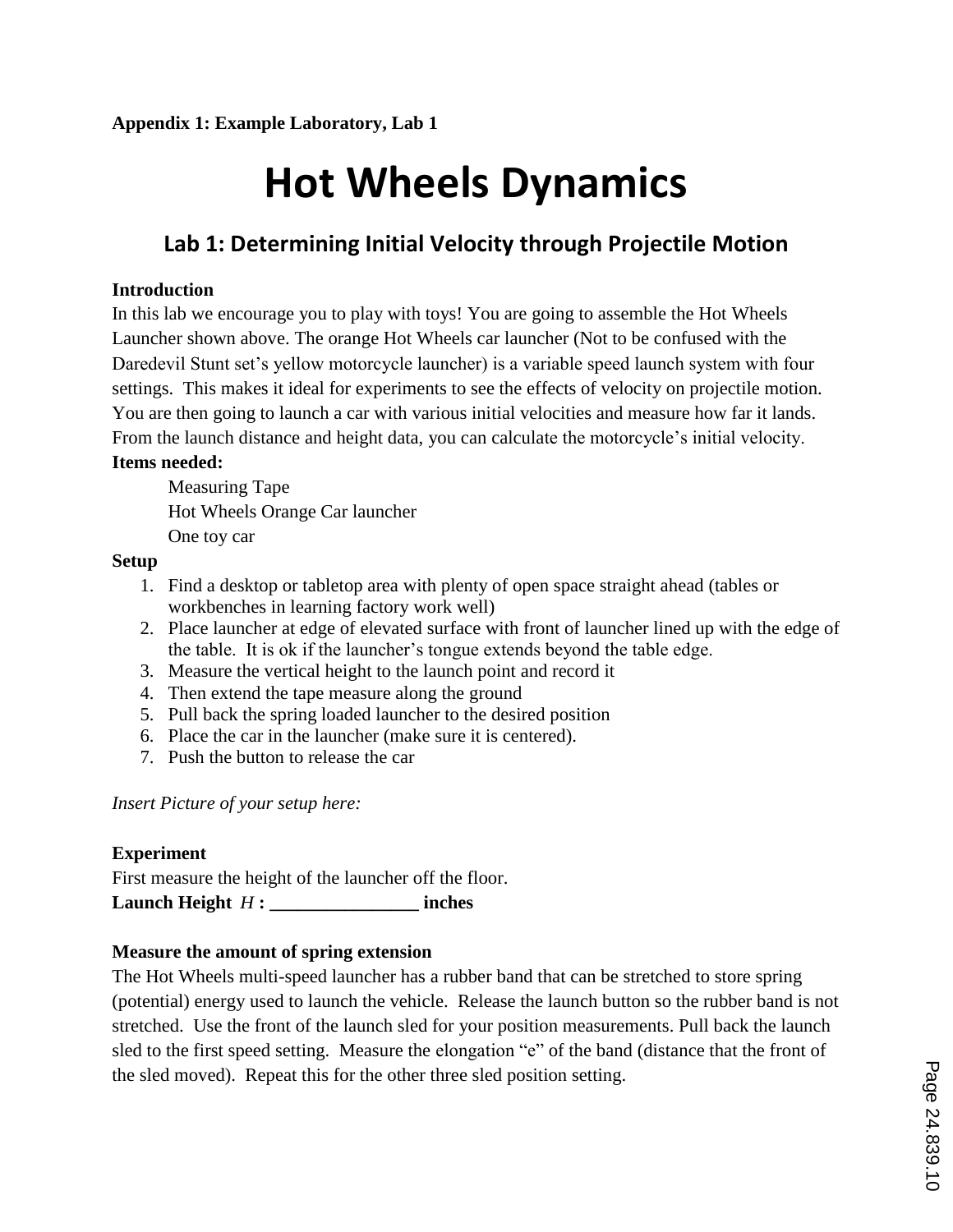| <b>Launch Position</b> |    |      |  |
|------------------------|----|------|--|
|                        | ın | <br> |  |
| Elongation e           |    |      |  |

#### **Record the horizontal distances traveled for each launch position**

Place the launcher on a table top and align the front of the launcher with the edge of the table (the tongue of the launcher will overhang the edge). Launch the toy car five times using each launch position and calculate the average distance for each set up.

| Launch   | Distance $d$ Distance $d$ Distance $d$ Distance $d$ Distance $d$ Distance $d$ Average |    |    |    |    |          |
|----------|---------------------------------------------------------------------------------------|----|----|----|----|----------|
| Position |                                                                                       |    |    |    |    | Distance |
|          | 1n                                                                                    | ın | 1n | 1n | 1n | 1n       |
|          |                                                                                       |    |    |    |    |          |
|          |                                                                                       |    |    |    |    |          |
|          |                                                                                       |    |    |    |    |          |
|          |                                                                                       |    |    |    |    |          |

#### **Determining Time of Flight**

Show a derivation of an equation to determine the "time of flight"  $t$  in terms of the height of the car at launch position and gravity (which is equal to the acceleration of the car in the vertical direction).

| <b>Launch Position</b> | Time airborne $t$ |  |  |
|------------------------|-------------------|--|--|
|                        |                   |  |  |
|                        |                   |  |  |
|                        |                   |  |  |
|                        |                   |  |  |
|                        |                   |  |  |

#### **Determine the launch velocity**

Show a derivation of a formula to solve for horizontal initial velocity  $v_0$  in the  $\hat{\mathbf{i}}$  as a function of

launch height, horizontal flight distance and gravity. Use the average distance traveled to calculate the average initial velocity at launch for each of the positions

| <b>Launch Position</b> | Average initial velocity |  |  |
|------------------------|--------------------------|--|--|
|                        | $v_0$ î                  |  |  |
|                        | in/s                     |  |  |
|                        |                          |  |  |
|                        |                          |  |  |
|                        |                          |  |  |
|                        |                          |  |  |

**Determine Landing velocity**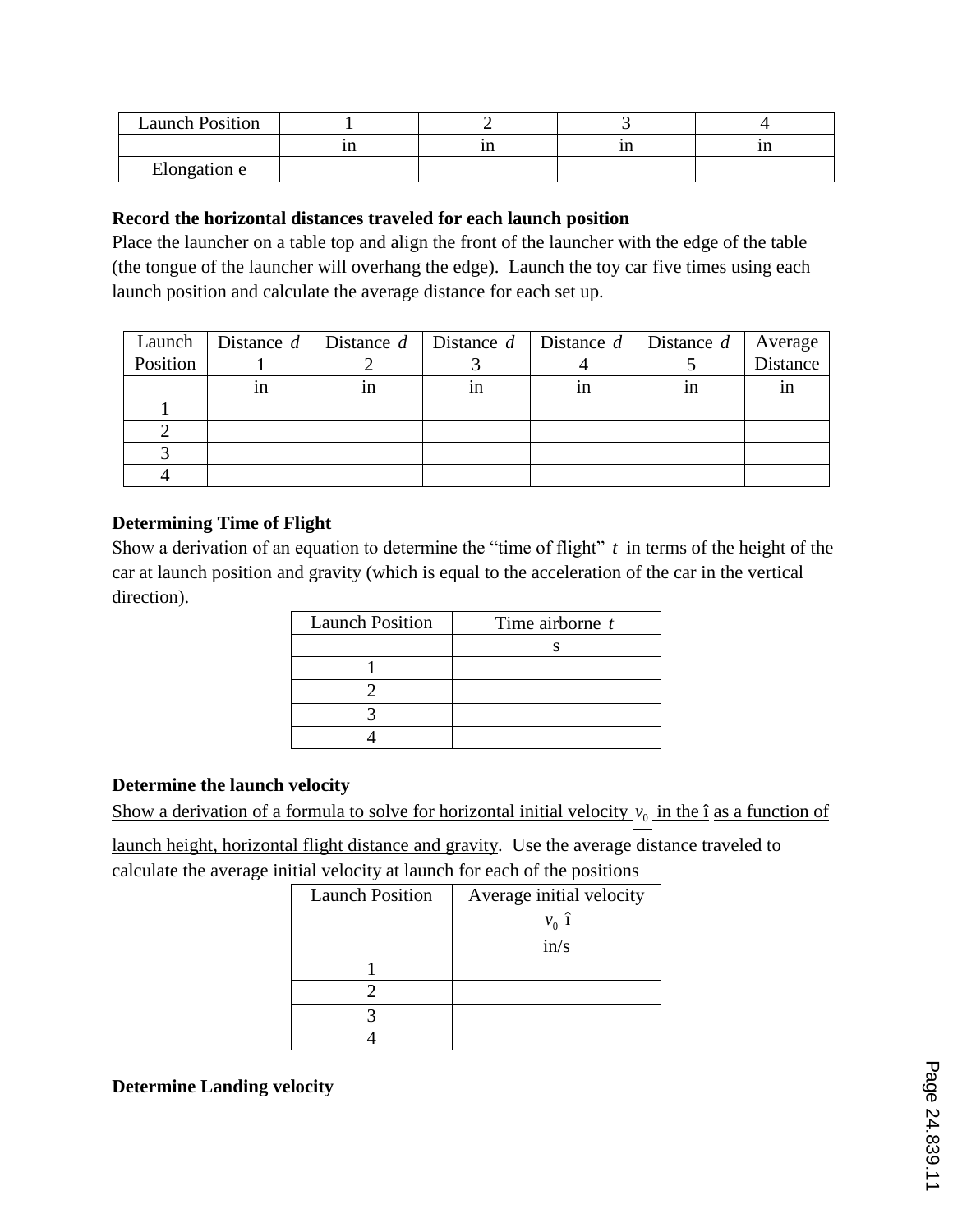Show first the derivation of an equation for the final velocity  $v_f$  in the vertical  $\hat{j}$  direction and assume that the velocity in the horizontal direction is constant. Then calculate the total magnitude of the landing velocity adding the horizontal and vertical velocity components.

| Launch<br>Position | $v_f$ î = $v_0$ î | $v_f$ î | v <sub>f</sub> | $V_{f}$ | v <sub>f</sub> |
|--------------------|-------------------|---------|----------------|---------|----------------|
|                    | in/s              | in/s    | in/s           | ft/s    | m/s            |
|                    |                   |         |                |         |                |
|                    |                   |         |                |         |                |
|                    |                   |         |                |         |                |
|                    |                   |         |                |         |                |

### **Questions to solve and answer in lab report (to be done later once all data is collected).**

- 1. What assumptions did you need to make in your calculations?
- 2. What effect does the mass of the car have on the experiment? If you had a heavier toy car, what would be the effect on the experiment and why? Would anything change?

Please write general comments about the lab.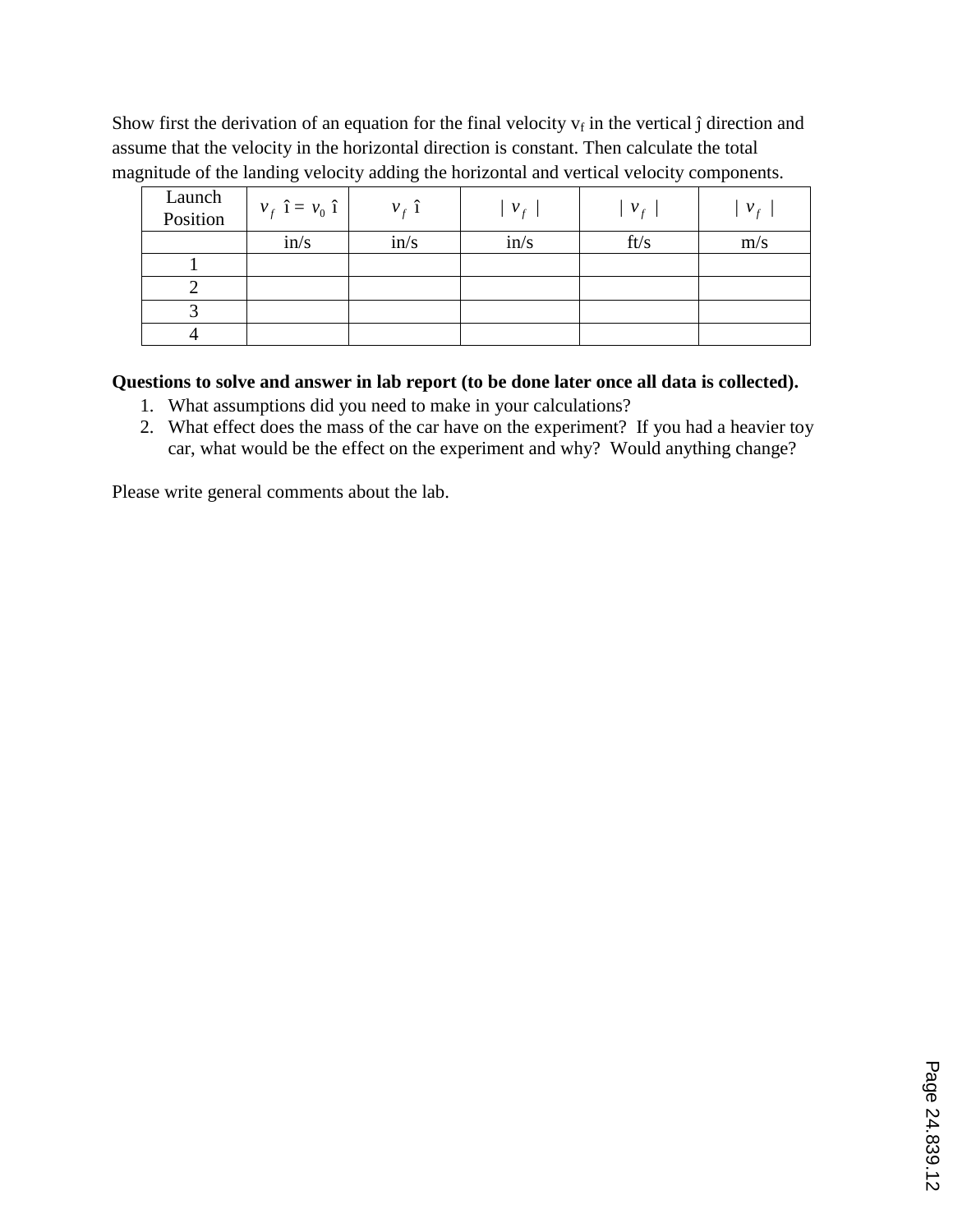# **Hot Wheels Energy**

# **Lab 7: Work, Kinetic Energy, Potential Energy and Spring Stiffness**

#### **Introduction**

In this lab you will use the data collected in lab 1 "Determining Initial Velocity through Projectile Motion" to calculate the work done to compress the elastic band of the launcher, the stiffness coefficient of the elastic band as well as the potential and kinetic energy of the car from the launching position till it reaches the ground.

Read Lab 1 with your answers to remember the procedure you used to solve for the initial and final velocities of the toy car.

### **Equations**

The relevant equations for this lab covered in class are

Work done is proportional to the change in kinetic energy *KE*

$$
W_{1-2} = KE_2 - KE_2 = \frac{1}{2} m v_2^2 - \frac{1}{2} m v_1^2
$$

The equation above states that the work  $W_{1-2}$  done from state 1 to state 2 is equal to the change in kinetic energy, where *m* is the mass of the particle and  $v_2$  and  $v_1$  are the velocities of the particle at states 1 and 2.

Work on a spring

$$
W_{1-2} = \int_{s_1}^{s_2} F_t ds = \int_{x_1}^{x_2} kx dx = \frac{1}{2} k (x_2^2 - x_1^2)
$$

Where  $k$  is the stiffness of the translational spring that can be defined in lbs/in, while  $x$  is the elongation or compression of the spring.  $W_{1-2}$  is also equal to the potential energy *PE* stored in the spring.

• Potential Energy due to gravity

$$
PE_{g} = mgy
$$

Where  $g$  is the acceleration due to gravity and  $y$  is the height of the particle with respect to a "zero" reference.